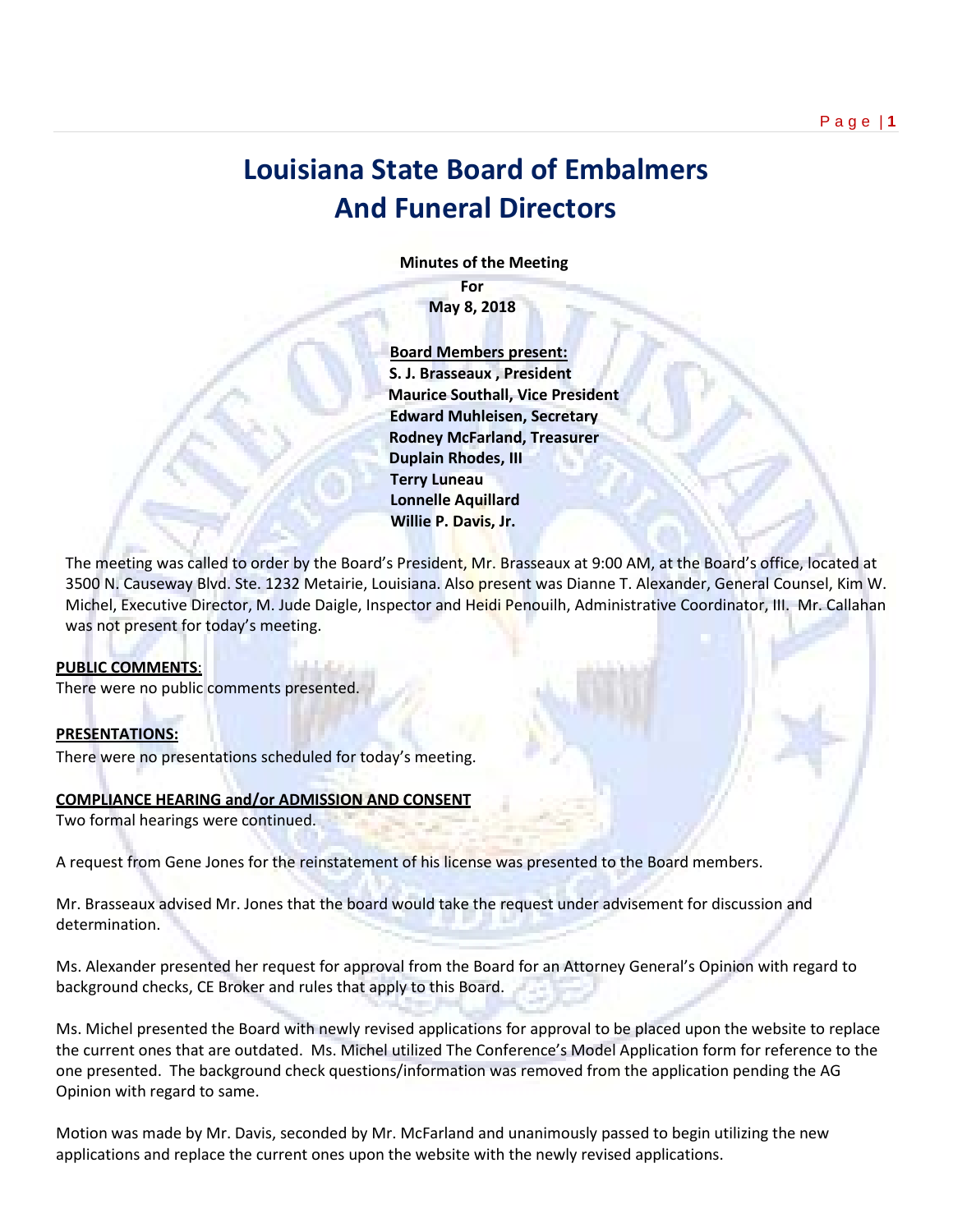# **Executive Director's Report**

Motion was made by Mr. McFarland, seconded by Mr. Luneau and unanimously passed to accept the report as presented.

The following was presented to the Board:

# **License & Registry Update from March 2018**

|                                  |                                                       |                                                          | in March 2018 | Updated on 5/4/2018 from last meeting |
|----------------------------------|-------------------------------------------------------|----------------------------------------------------------|---------------|---------------------------------------|
|                                  | <b>Funeral Establishments - new issue</b>             |                                                          |               |                                       |
|                                  | Evins Larry Perry Family Funeral Home                 |                                                          | 2917          |                                       |
| Griffin                          |                                                       |                                                          |               |                                       |
| <b>Funeral Home</b>              |                                                       |                                                          | 2918          |                                       |
|                                  |                                                       |                                                          |               |                                       |
|                                  |                                                       | <b>Establishment Ownership/Location/Name Change</b>      |               |                                       |
|                                  | <b>Charles Mackey's Scotlandville Funeral Service</b> |                                                          | 2919          |                                       |
|                                  | <b>Crematory Establishment - new issue</b>            |                                                          |               |                                       |
|                                  |                                                       |                                                          |               |                                       |
|                                  |                                                       |                                                          |               |                                       |
|                                  |                                                       | <b>Embalmer and Funeral Director License - new issue</b> |               |                                       |
| Heather<br><b>Brown</b>          | E2859                                                 |                                                          |               |                                       |
| <b>Tiffany</b>                   |                                                       |                                                          |               |                                       |
| Stansbury                        | E2860                                                 |                                                          |               |                                       |
|                                  |                                                       |                                                          |               |                                       |
|                                  | <b>Funeral Director License - new issue</b>           |                                                          |               |                                       |
|                                  |                                                       |                                                          |               |                                       |
|                                  | <b>Retort Operator License - new issue</b>            |                                                          |               |                                       |
| <b>Xiomara</b>                   |                                                       |                                                          |               |                                       |
| Morter                           | 292                                                   |                                                          |               |                                       |
| <b>Thomas Price</b>              | 293                                                   |                                                          |               |                                       |
|                                  |                                                       |                                                          |               |                                       |
|                                  | Reinstated Licenses - E / U / RO                      |                                                          |               |                                       |
| <b>Charles</b><br><b>Surbeck</b> | 284                                                   |                                                          |               |                                       |
| <b>John Sumrall</b>              | 285                                                   |                                                          |               |                                       |
| <b>Crystal Braud</b>             | E2773                                                 |                                                          | 2017          |                                       |
| <b>Billy</b>                     |                                                       |                                                          |               |                                       |
| Yarbrough                        | E2806                                                 |                                                          | 2017          |                                       |
| <b>Brian Daves</b>               | E2820                                                 |                                                          | 2018          |                                       |
|                                  |                                                       |                                                          |               |                                       |
|                                  | <b>Temporary License - new issue</b>                  |                                                          |               |                                       |
| William                          |                                                       |                                                          |               |                                       |

Mobley 503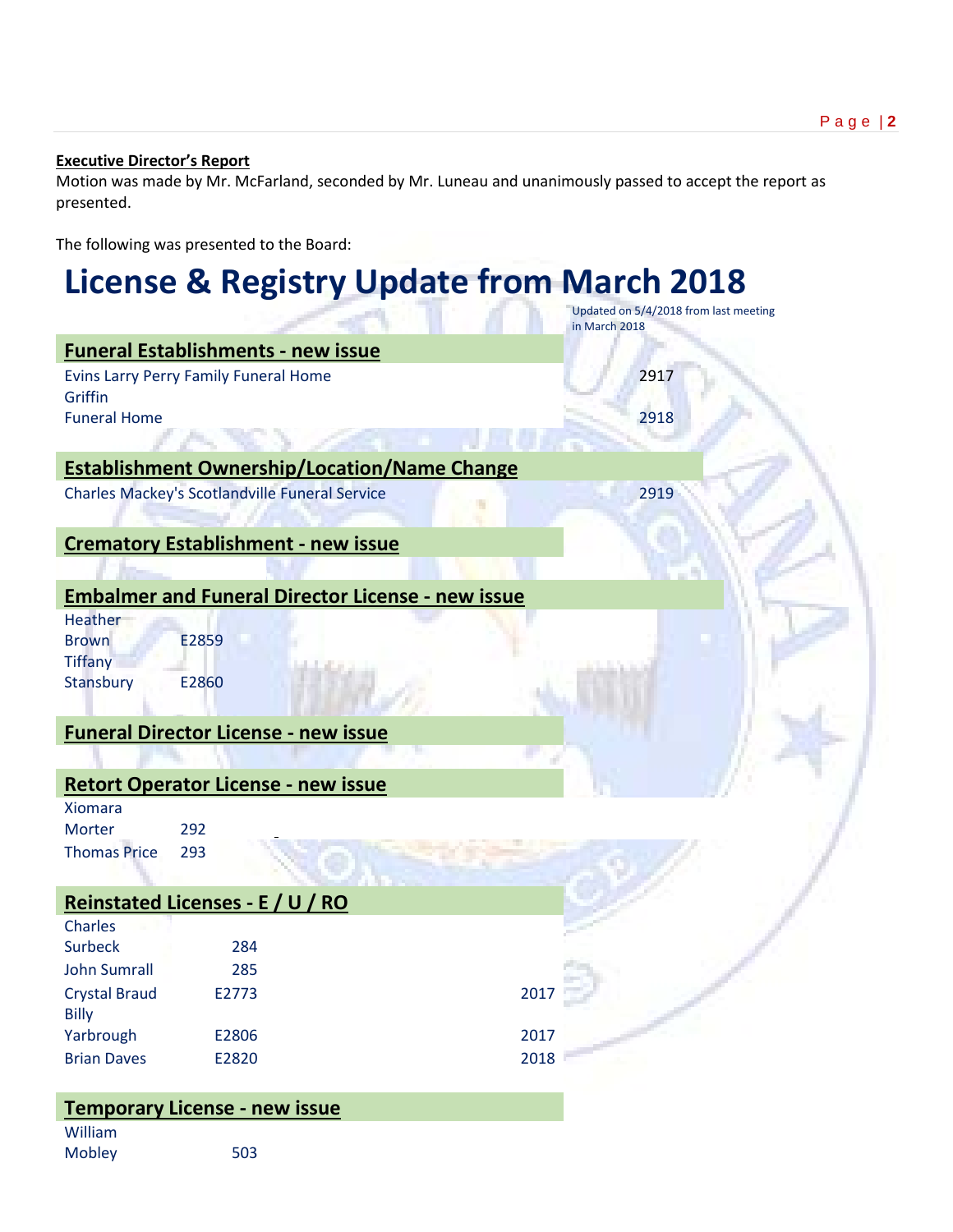| Allen Koop                |     | 504                       |     |
|---------------------------|-----|---------------------------|-----|
| Internship                |     |                           |     |
| <b>Shirley Jones</b>      | 305 | <b>Malise Gary</b>        | 313 |
| Laura Semien<br>Gabrielle | 306 | <b>Dianne Cushenberry</b> | 314 |
| Gautreaux<br>Chester      | 307 | Robert Lawson, II         | 315 |
| Cormier                   | 308 | <b>Trenton Smith</b>      | 316 |
| <b>Elmer Barnes</b>       | 309 | Thomas Sanson, Jr.        | 317 |
| <b>Allie David</b>        | 310 | <b>Victoria Jones</b>     | 318 |
| Allen Kopp                | 311 | Savannah Jourdan          | 319 |
| <b>Martin Adkins</b>      | 312 |                           |     |
|                           |     |                           |     |

### **GENERAL COUNSEL'S REPORT**

Motion was made by Mr. Muhleisen, seconded by Mr. Southall and unanimously passed to accept the report as presented.

#### **INSPECTOR'S REPORT**

Motion was made by Mr. McFarland, seconded by Ms. Aquillard and unanimously passed to accept the report as presented.

# **MINUTES**

Motion was made by Mr. Southall, seconded by Ms. Aquillard and unanimously passed to accept the minutes of the meeting for March 6, 2018.

# **FINANCIAL**

Motion was made by Mr. Luneau, seconded by Ms. Aquillard and unanimously passed to accept the financial report and budget presentations as presented.

#### **CORRESPONDENCE**

 A request from Charles Evins of Larry Perry Evins Funeral Homes, Mamou, to address the Board. However, Mr. Evins was not present for today's meeting.

#### **EXECUTIVE SESSION**

Motion was made by Mr. Muhleisen, seconded by Mr. Southall and unanimously passed that the Board move into Executive Session at 10:15 AM.

For the discussion and determination of the Board, presentations and/or staff

Motion was made by Mr. McFarland, seconded by Mr. Southall and unanimously passed that the Board move out of Executive Session at 10:45 AM.

Motion was made by Mr. Southall, seconded by Mr. McFarland, and passed, that Gene Jones may reapply for the